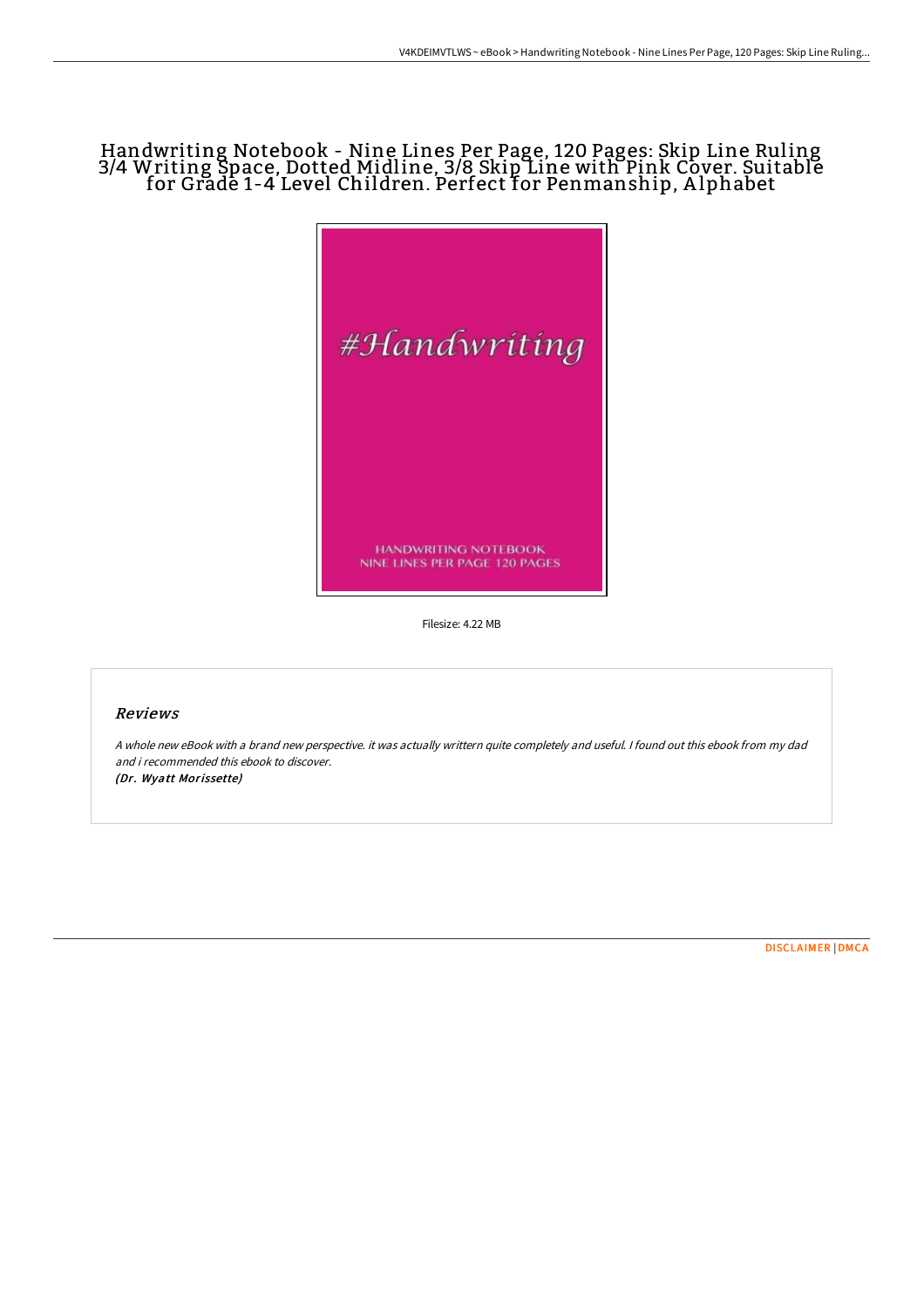## HANDWRITING NOTEBOOK - NINE LINES PER PAGE, 120 PAGES: SKIP LINE RULING 3/4 WRITING SPACE, DOTTED MIDLINE, 3/8 SKIP LINE WITH PINK COVER. SUITABLE FOR GRADE 1-4 LEVEL CHILDREN. PERFECT FOR PENMANSHIP, ALPHABET



To read Handwriting Notebook - Nine Lines Per Page, 120 Pages: Skip Line Ruling 3/4 Writing Space, Dotted Midline, 3/8 Skip Line with Pink Cover. Suitable for Grade 1-4 Level Children. Perfect for Penmanship, Alphabet PDF, remember to refer to the button under and download the file or have access to other information which might be have conjunction with HANDWRITING NOTEBOOK - NINE LINES PER PAGE, 120 PAGES: SKIP LINE RULING 3/4 WRITING SPACE, DOTTED MIDLINE, 3/8 SKIP LINE WITH PINK COVER. SUITABLE FOR GRADE 1-4 LEVEL CHILDREN. PERFECT FOR PENMANSHIP, ALPHABET book.

Createspace, United States, 2014. Paperback. Book Condition: New. 279 x 216 mm. Language: English . Brand New Book \*\*\*\*\* Print on Demand \*\*\*\*\*.Penmanship notebook with 120 pages with 9 lines for handwriting practise in a good sized 8.5 x 11 inch format ideal for school or home offering plenty of space. The notebook is perfect bound so that pages will not fall out and has a soft yet sturdy cover. Writing space: 3/4 Mid line: Dotted Skip line: 3/8 Numbered pages: No Edge to Edge: Yes This notebook helps children improve their handwriting. Can be used in kindergarten and early grades in school. \* Great tool for practising handwriting \* Skip line ruling \* 9 lines per page \* Suitable for Zaner-Bloser and/or D Nealian handwriting programs \* Ideal for Kindergarten, Grades 1-4 in school, in the home. This handwriting/penmanship notebook from Spicy Journals is skip-line ruled on all pages with thicker black baselines and grey dotted midlines. The page has 9 writing staffs. For each staff the total writing space is 3/4 with a dotted midline at 3/8 and with a 3/4 descender or skip space. The layout conforms to D Nealian and Zaner-Bloser handwriting programs. Part of the Notebook not Ebook series with cover design by annumar - #HANDWRITING on a pink cover. Our notebooks all have a distinctive, colorful cover. Other covers available in this series. To see our full range of notebooks and journals visit us at or click on the Amazon author link for Spicy Journals above.

h Read Handwriting Notebook - Nine Lines Per Page, 120 Pages: Skip Line Ruling 3/4 Writing Space, Dotted Midline, 3/8 Skip Line with Pink Cover. Suitable for Grade 1-4 Level Children. Perfect for [Penmanship,](http://techno-pub.tech/handwriting-notebook-nine-lines-per-page-120-pag-7.html) Alphabet Online Download PDF Handwriting Notebook - Nine Lines Per Page, 120 Pages: Skip Line Ruling 3/4 Writing Space, Dotted Midline, 3/8 Skip Line with Pink Cover. Suitable for Grade 1-4 Level Children. Perfect for [Penmanship,](http://techno-pub.tech/handwriting-notebook-nine-lines-per-page-120-pag-7.html) Alphabet